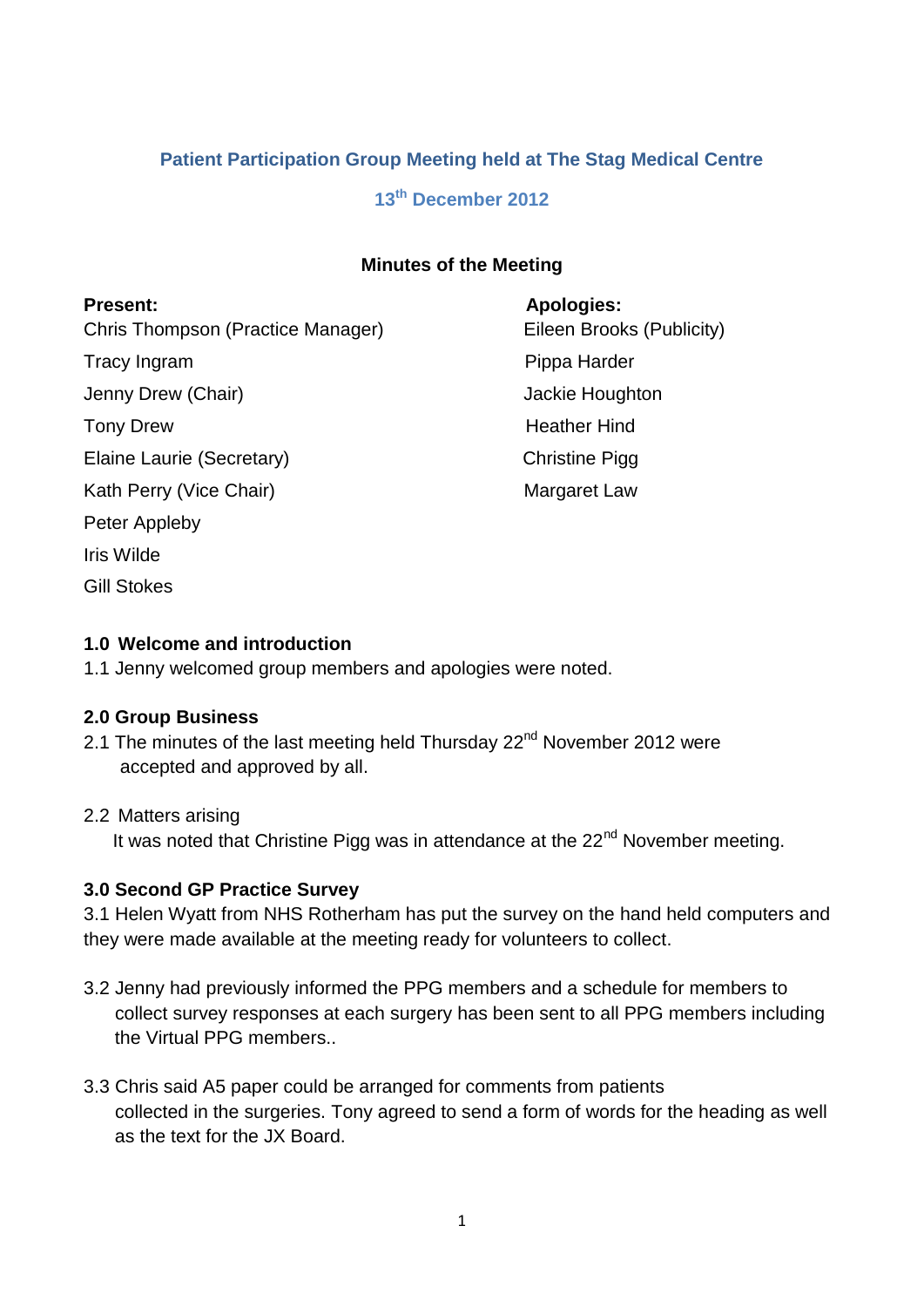- 3.4 Everyone in attendance who was willing to volunteer to collect the survey responses using the hand held computers completed the schedule.
- 3.5 Tony demonstrated how to open, perform and close the survey on the computers.
- 3.6 Elaine Laurie and Kath Perry took a computer each and were reassured that if there was anything they needed help with they were to contact Tony Drew who would advise.
- 3.7 The possibility of issuing paper copies of the survey was discussed. It was at first considered not to be an issue: But after further discussion it was considered useful. A few copies would be made (number to be agreed with Chris) and the survey collectors would be asked not to issue them unless they were requested.

## **4.0 Care Quality Commission issues- Chris Thompson**

4.1 The Practice is now CQC Registered.

## 5.0 **Website Development - Tony Drew**

5.1 Work is still in progress to re-vamp the home page with links to the key areas of the web site.

### **6.0 News from Practice.**

6.1 There will be a new GP Registrar staring to work with the Practice in February 2013 and a Foundation Stage 2 (F2) doctor is working in the Practice for 3 months as of December 2012.

## **7.0 Any other business:**

- 7.1 Jenny asked Chris to pass on her thanks to the handyman who has placed the PPG banners in both surgeries. Chris has confirmed that PPG notice boards for each surgery had been requested.
- 7.2 Gill Stokes requested that we revisit how we could make the waiting rooms in each surgery more welcoming. Suggestions included plants, TV, pictures and music. Chris explained that music and digital TV broadcasting required licenses. Live plants were excluded due to health and safety and it was deemed less likely for the Practice to spend money on artificial ones in this current economic climate. The request for a picture rail to hand picture was agreed and Chris would ask the handyman to look at these options in both surgeries. This would be put on the agenda for February 2013.
- 7.3 Jenny reported there had been requests for raised arm chairs to be put in the consulting rooms like those that are in the waiting rooms. She suggested we explore the use of chair raisers such as those that are issued to people who have undergone hip surgery instead of purchasing new chairs. It would require chairs with arms on to be used for